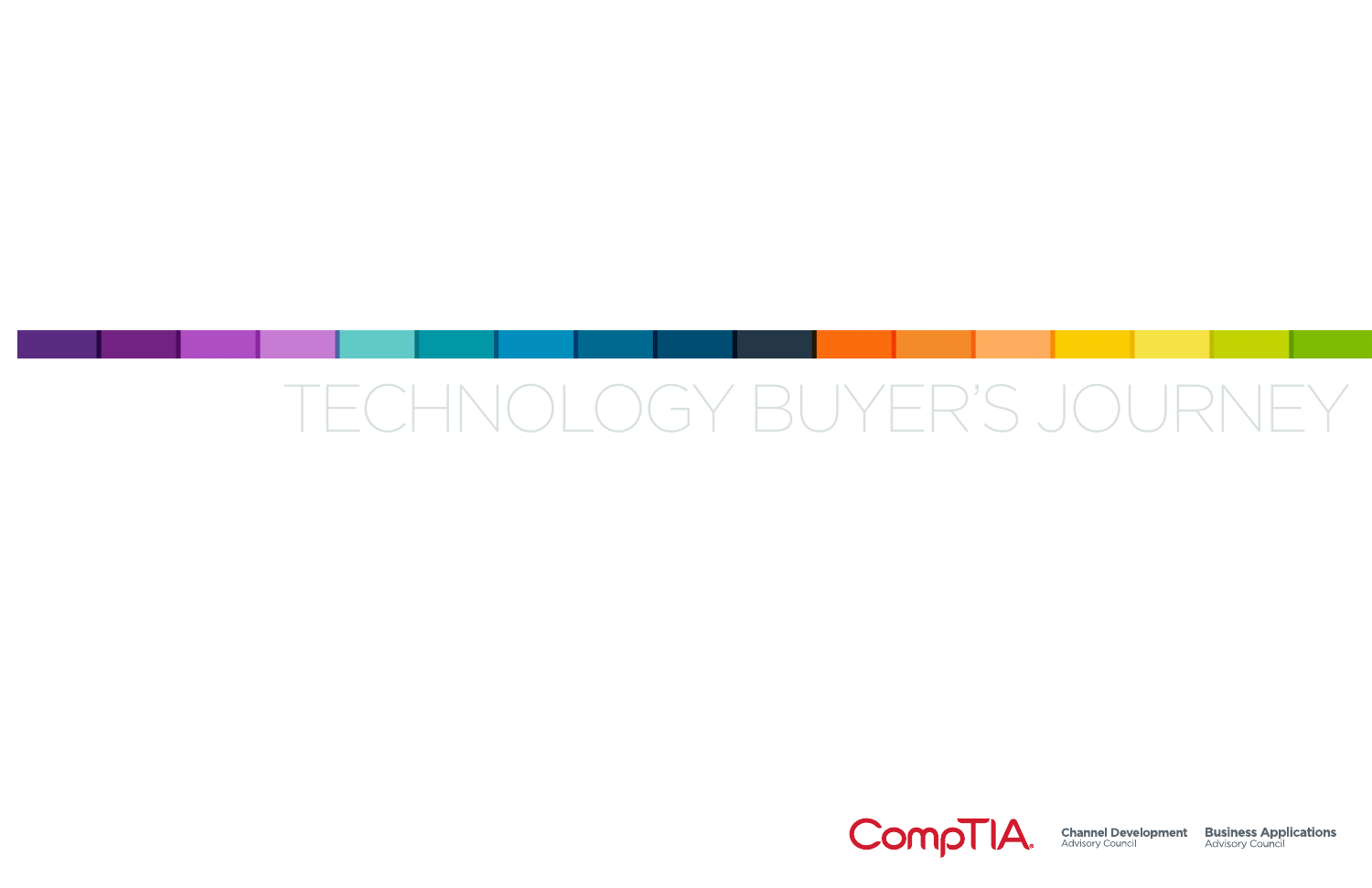### TECHNOLOGY BUYER'S JOURNEY

### [INTRODUCTION](#page-2-0)

### [HOW TO USE](#page-3-0) the Technology Buyer's Journey

### [PHASE 1:](#page-4-0) Marketing

### [PHASE 2:](#page-10-0) Sales

### [PHASE 3:](#page-18-0) Technical Delivery

### [PHASE 4:](#page-23-0) Customer Success

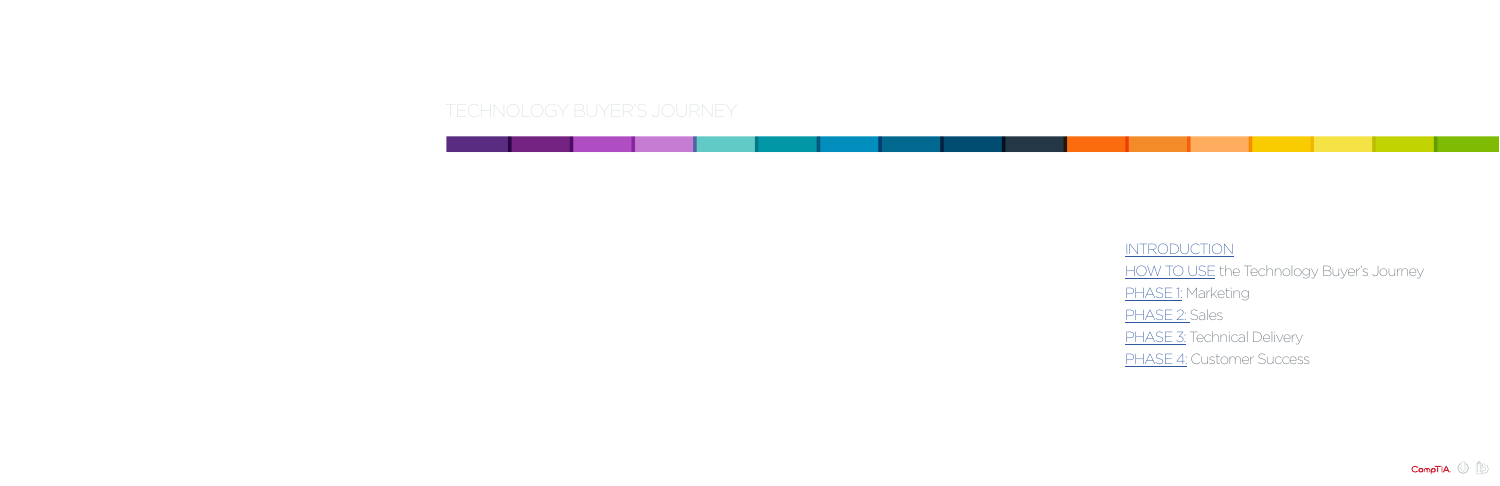Tech buyers today are more informed, more empowered, and more complex than ever. But they still need help, especially to navigate through a constantly churning sea of vendors, products, services, and options in order to choose a solution that meets their specific business need. A seller's ability to recognize where a customer is on the buyer's journey, and then provide appropriate steps and actions to move them along to the next step, can be critical to success. To help solution providers achieve better customer service and increase their value to potential customers, CompTIA's Business Applications Advisory Council and Channel Development Advisory Council collaborated to map out a typical buyer's journey. The result is a long-form infographic that illustrates and explains the roles that vendors, distributors and solution providers should play, respectively, to help customers move the buyer along.



### <span id="page-2-0"></span>INTRODUCTION



**CompTIA Business Applications Advisory Council** 

**Channel Development Advisory Council** 

- 
- 
- 
- 
- 
- 
- 
- 
- 
- 
- 
-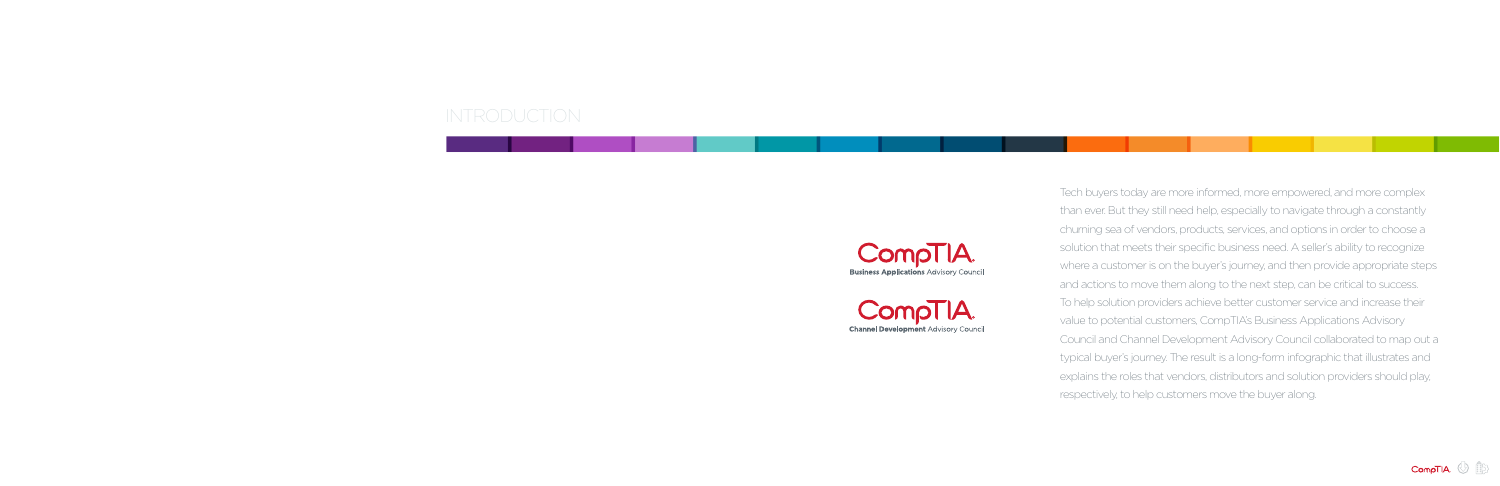#### WHAT IS THE BUYER'S JOURNEY?

The resource was jointly developed by CompTIA's Channel Development Advisory Council and Business Applications Advisory Council to help solution providers, vendors and distributors determine where their customers are in the journey and what they can do to help.

#### WHO SHOULD USE IT?

The buyer's journey is a visualization of the end-to-end process and steps that customers take when making a technology purchase. The journey is divided into 17 steps and four phases (marketing, sales, technical and customer success) and provides guidance on how everyone involved can add value to the customer experience.

#### WHY WAS IT CREATED?

The buyer's journey was designed to provide value to almost everyone in the IT supply chain, including marketing, sales, technical and customer success teams within individual companies.

#### HOW CAN IT HELP YOUR BUSINESS?

The ability to understand today's buyer's journey is critical to success and to ensuring long-term relationships with customers.

#### HOW DO I APPLY IT TO MY BUSINESS?

Use the buyer's journey as a guide. Introduce it to your marketing, sales, technical and customer success teams and ask them how the steps align to your current processes. Then analyze where you have gaps or overlap in resources and how you can fill in the gaps or reallocate resources to create a smoother journey. Talk to your customers along the way to ensure they're proceeding along the map as expected and talk about what's next and how you'll help them get there.

### <span id="page-3-0"></span>HOW TO USE the Technology Buyer's Journey

The Tech Buyer's Journey was created to help tech sellers understand what has changed in the modern buyer's journey and what new processes are necessary to better serve buyers.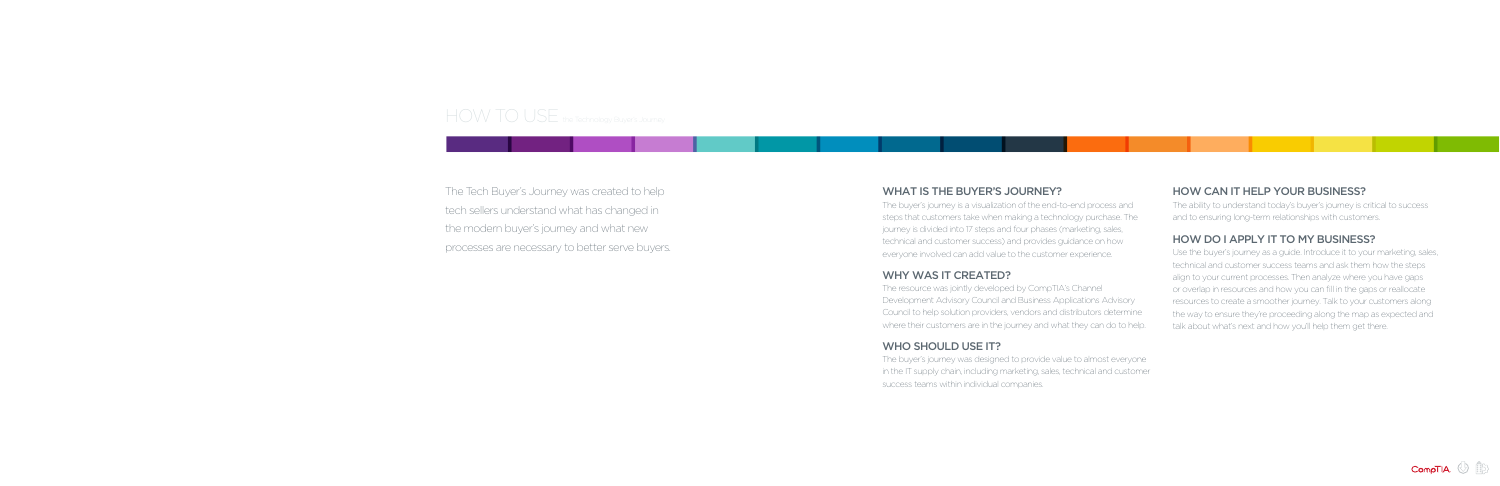<span id="page-4-0"></span>

 $\circ$ 

 $\sim 100$ 

 $\bigcirc$  $\mathbf{r}=\mathbf{r}$  $\rightarrow$  > > >  $\bullet$   $\bullet$  $\bullet$   $\bullet$   $\bullet$  $\bullet\bullet\bullet$ 

 $-\rangle$   $\rangle$   $\rangle$ 





 $\bullet\bullet\bullet$ 

# Phase 1: Marketing

The buyer's journey **begins here**. Content and marketing collateral are developed to identify business pain points, get the customer to recognize the pain point, and inform them that you have a solution for their problem. The goal of this phase is to provide the customer with the information they need to want to move forward, and into the **Sales phase**.

[SKIP AHEAD](#page-9-0) [PAIN](#page-5-0) [DISCOVERY](#page-6-0) [AWARENESS](#page-7-0) [RESEARCH](#page-8-0)

 $\longrightarrow$ 

 $\bullet\bullet\bullet$ 

**WENDOR CON[DISTRIBUTOR](#page-9-0) WE [SOLUTION PROVIDER](#page-9-0)**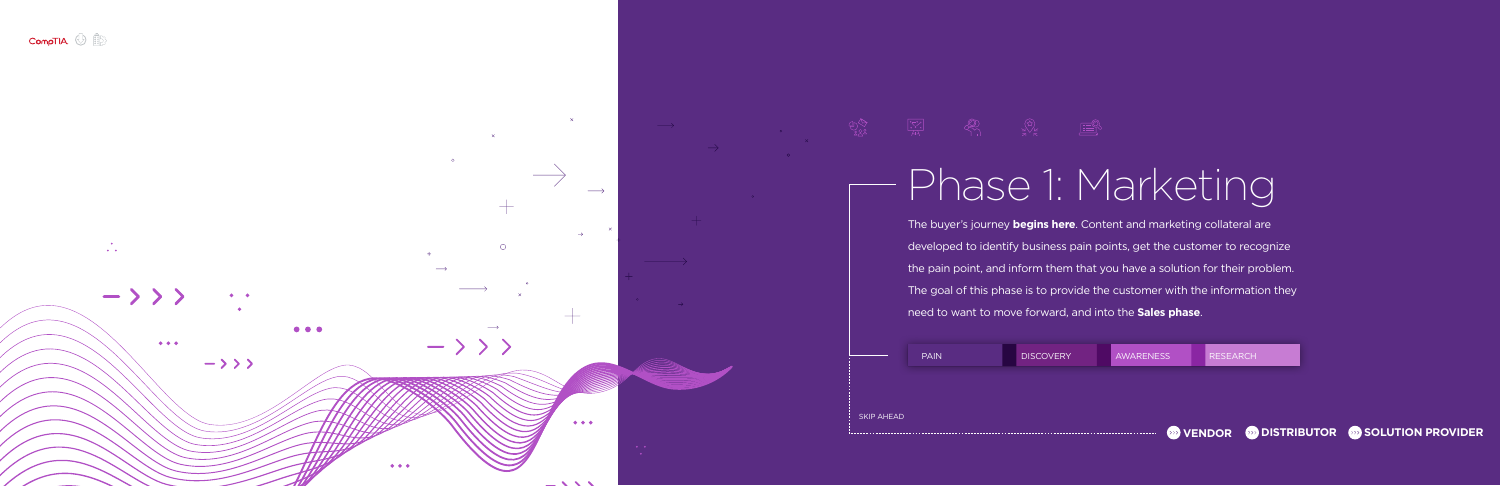<span id="page-5-0"></span>

 $\bullet$  .  $\bullet$ 

### [MARKETING](#page-4-0) » -

| Ţ                         |  |  |
|---------------------------|--|--|
| $\overline{\mathsf{D}}$   |  |  |
| $\overline{\mathsf{i}}$ c |  |  |
| $\overline{\mathsf{b}}$   |  |  |
|                           |  |  |



he buyer may not be aware of the pain yet or they may have already lentified it, but something must be wrong to drive a buyer to start the journey.

### PAIN WHAT'S CHANGED FOR TODAY'S BUYING ENVIRONMENT?<br>
• The speed of market changes can create customer pain

# STEP 1:

- 
- "Buzz" and information overload can be confusing
- Financial pressure and resource constraints are challenging
- It's a digital world—every company is a tech company

#### $\longrightarrow$  WHAT IS THE NEW PROCESS IN THIS STEP?

- Abundant information online is increasing customers' pain awareness
- Policy and compliance are driving pain
- Customers ask more probing questions to uncover pain
- Empathy goes a long way with prospects
- Keep reminding the buyer of the pain throughout the sales process

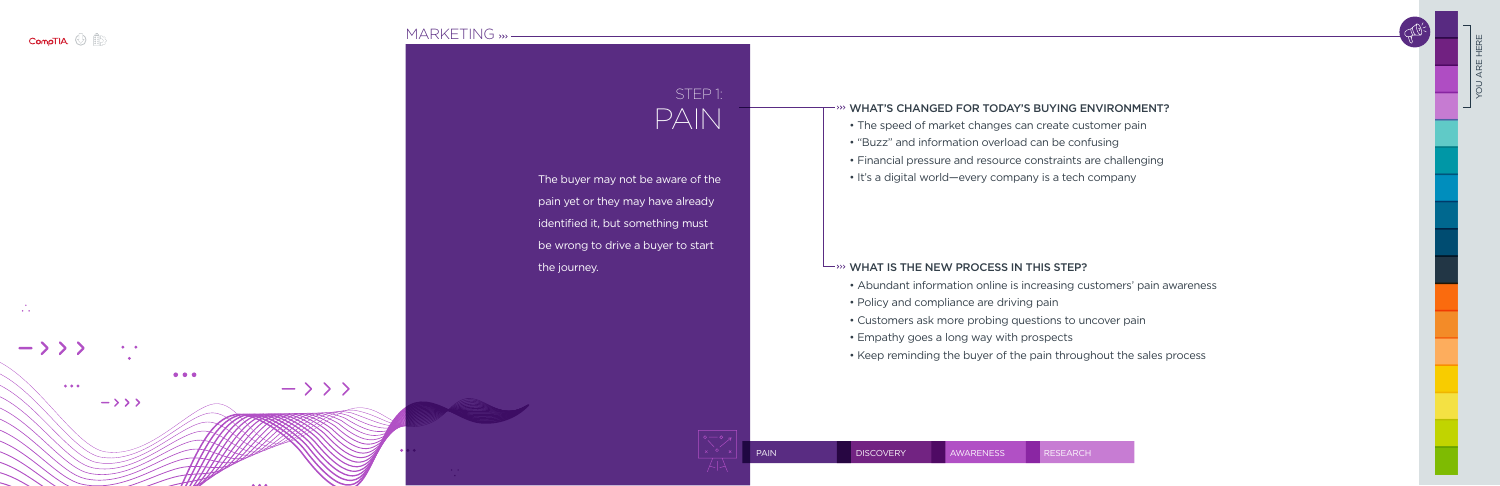<span id="page-6-0"></span>

 $\frac{1}{\sqrt{2}}$ 

 $\rightarrow$  > > >

 $\bullet\bullet\bullet$ 

### [MARKETING](#page-4-0) >>> -

| 3       |                                |                  | $\cdots$ $\cdots$ $\cdots$ $\cdots$ |     |
|---------|--------------------------------|------------------|-------------------------------------|-----|
|         |                                |                  |                                     |     |
|         |                                |                  |                                     |     |
|         |                                |                  |                                     |     |
|         |                                |                  |                                     |     |
|         |                                |                  |                                     |     |
|         |                                |                  |                                     |     |
|         |                                |                  |                                     |     |
|         |                                |                  |                                     |     |
|         |                                |                  |                                     |     |
|         |                                |                  |                                     |     |
|         |                                |                  |                                     |     |
|         |                                |                  |                                     |     |
|         |                                |                  |                                     |     |
|         |                                |                  |                                     |     |
|         |                                |                  |                                     | At  |
|         |                                |                  |                                     |     |
|         |                                |                  |                                     |     |
|         |                                |                  |                                     | tha |
|         |                                |                  |                                     |     |
|         |                                |                  |                                     | pa  |
|         |                                |                  |                                     |     |
|         |                                |                  |                                     | tha |
|         |                                |                  |                                     |     |
|         |                                |                  |                                     |     |
|         |                                |                  |                                     | Th  |
|         |                                |                  |                                     |     |
|         |                                |                  |                                     | po  |
|         |                                |                  |                                     |     |
|         |                                |                  |                                     |     |
|         |                                |                  |                                     | ma  |
|         |                                |                  |                                     |     |
|         |                                |                  |                                     | op  |
|         |                                |                  |                                     |     |
|         |                                |                  |                                     |     |
|         |                                |                  |                                     |     |
|         |                                |                  |                                     |     |
|         |                                |                  |                                     |     |
|         | $-\rangle$ $\rangle$ $\rangle$ |                  |                                     |     |
| $-$ >>> |                                |                  |                                     |     |
|         |                                |                  |                                     |     |
|         |                                |                  |                                     |     |
|         |                                |                  |                                     |     |
|         |                                |                  |                                     |     |
|         |                                | $\bullet\bullet$ |                                     |     |
|         |                                |                  |                                     |     |
|         |                                |                  |                                     |     |
|         |                                |                  |                                     |     |
|         |                                |                  |                                     |     |

### WHAT'S CHANGED FOR TODAY'S BUYING ENVIRONMENT?

- SEO and keyword search attract buyers
- Line of business has more influence
- Less sales engagement
- Buyers are looking for solutions

### $\overline{\phantom{a}}$  WHAT IS THE NEW PROCESS IN THIS STEP?

- Digital and social media are the new norm
- Internet searches used in process
- Peer networking means a faster process
- Customer references and third parties used in process

### STEP 2: DISCOVERY

 $\pm$  this point, the buyer discovers at not everyone has the same in they are feeling and recognize at something must be done. ey may start to hear about tential solutions, at which point arketing activities are key to ening doors.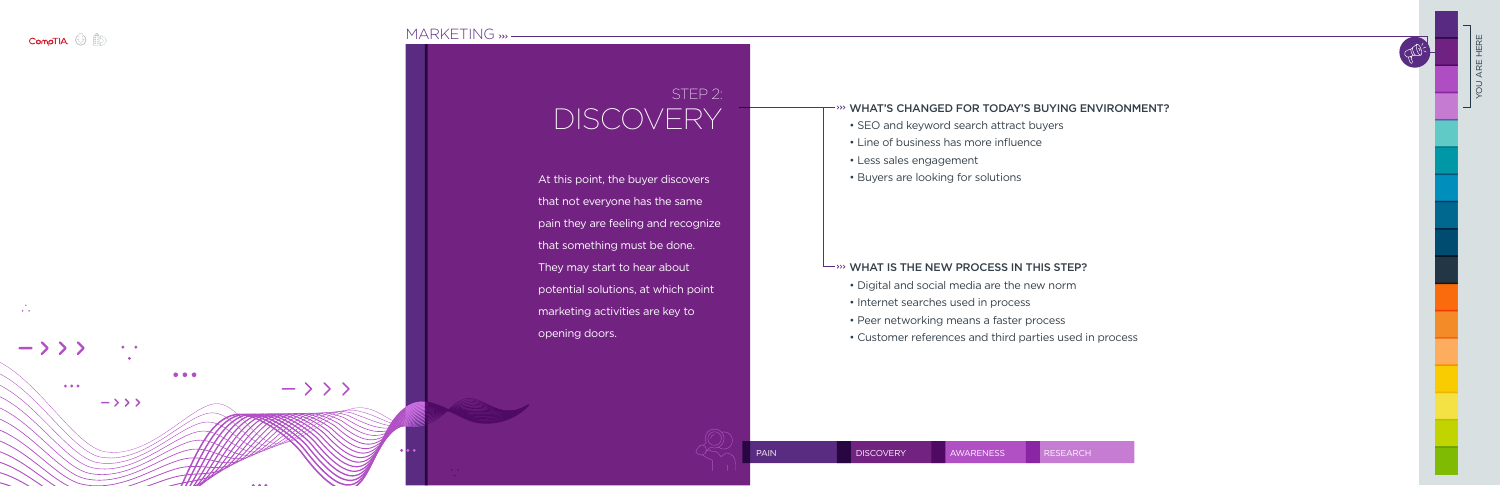<span id="page-7-0"></span>

### [MARKETING](#page-4-0) » -

| Ond  |
|------|
| thei |
| the  |
| stay |
| agg  |
| For  |
| con  |
| fron |
| que  |
| leve |
| grea |
| imp  |
| awa  |





### WHAT'S CHANGED FOR TODAY'S BUYING ENVIRONMENT?

- Education increases buyer awareness
- Buyers are looking into details for solution points
- Strong focus on results and business outcomes
- Buyers are consuming data at increased rate, increasing potential awareness of pain and the need to fix it

### $\overline{\phantom{a}}$  what is the NEW process in this step?

- Data/demographic-based approaches
- Buyer personas are used to identify purchasing triggers that can be used to generate effective marketing campaigns
- Use cases and success stories are key to understanding value and benefits of a solution
- Buyers continuously seek insights from third parties

### STEP 3: AWARENESS

ce buyers discover the level of r pain, they can identify whether pain is increasing, decreasing, or ing constant, which triggers how gressive they may be in the market. example, the buyer may receive mplaints internally or externally n their own customers and ask estions internally to gauge pain ls. Marketing efforts may have the atest impact in this phase, so it's bortant to make sure buyers are re of your solutions.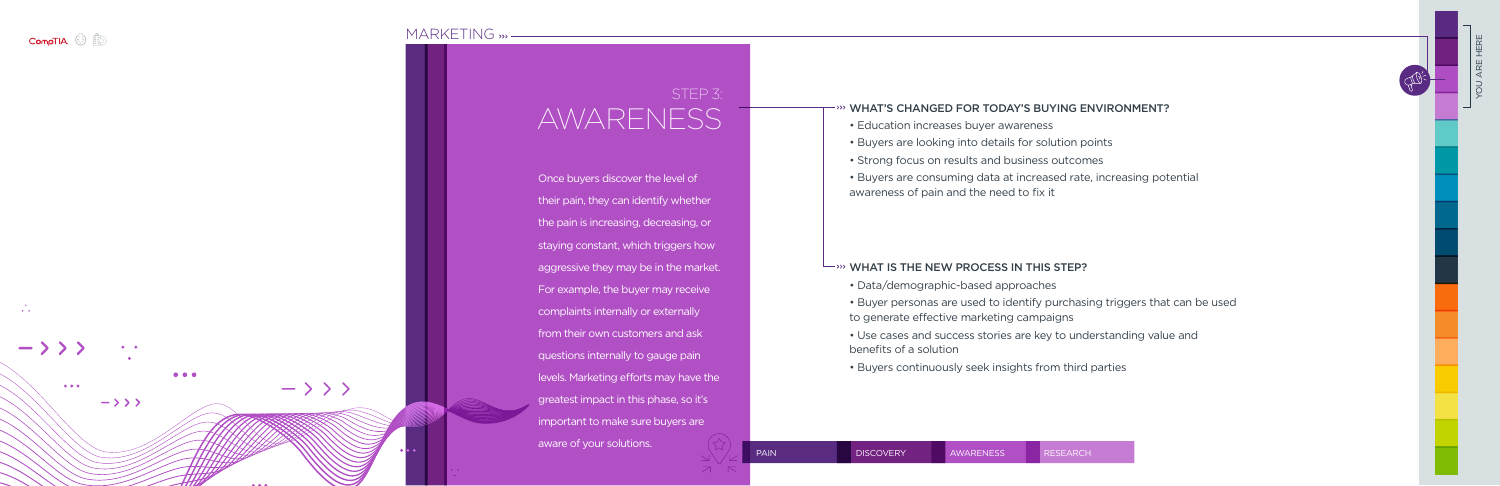<span id="page-8-0"></span>

### [MARKETING](#page-4-0) » -

| <b>Buy</b> |  |  |  |
|------------|--|--|--|
|            |  |  |  |
| pote       |  |  |  |
|            |  |  |  |
| their      |  |  |  |
|            |  |  |  |
| from       |  |  |  |
|            |  |  |  |
|            |  |  |  |
| indu       |  |  |  |
|            |  |  |  |
| reco       |  |  |  |
|            |  |  |  |
|            |  |  |  |
|            |  |  |  |
|            |  |  |  |
|            |  |  |  |
|            |  |  |  |
|            |  |  |  |
|            |  |  |  |
|            |  |  |  |
|            |  |  |  |
|            |  |  |  |



# YOU ARE HERE

### WHAT'S CHANGED FOR TODAY'S BUYING ENVIRONMENT?

• Self-guided process for many customers

### $\overline{\phantom{a}}$  WHAT IS THE NEW PROCESS IN THIS STEP?

- Researching vendor sites or directly engaging vendors
- Peer groups and industry meetings provide valuable resources to get information
- CIOs increasingly are collaborating with line-of-business decision makers



### STEP 4: RESEARCH

- **Pure is beginning to review** ential solutions, likely on their own but relying on advice
- peers, others in their
- istry and external objective mmendations.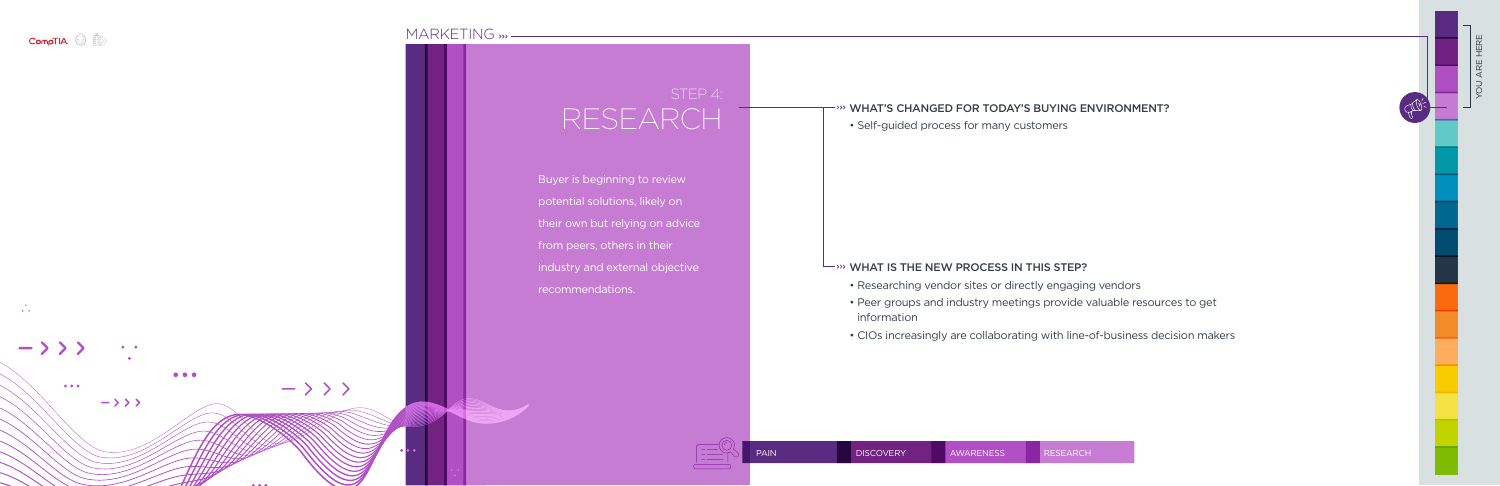### **Vendors, distributors,** and **solution providers**

each play unique, critical roles in the tech buyer's journey. During this initial phase, it's important to demonstrate that your company has the expertise and experience to analyze pain points and the right solution to minimize or eliminate the pain.

<span id="page-9-0"></span>

 $\longrightarrow$ 

 $\bullet\bullet\bullet$ 

 $\rightarrow$  > >  $\rightarrow$ 

 $-\rangle$   $\rangle$   $\rangle$ 

 $\bullet\bullet\bullet$ 

 $\sim$   $\sim$   $\sim$   $\sim$ 



### **VENDOR**

Here are some tactics that vendors can employ to help customers recognize and want to seek help for pain points.

Use cases

Industry success stories

Advisory groups

Campaign kits

Co-branding collateral

Content syndication

Consumption data / assessments

Market development funds

Education events

Market data and trends

Marketing automation tools

Channel enablement

### WHAT'S THE ROLE OF THE CHANNEL? MARKETING

**DISTRIBUTOR** During this phase, distributors have a responsibility to bridge the messaging between vendors and solution providers. Examples of tactics to be more effective may include:

Multi-vendor messaging

Reference architecture

Business Intelligence data based on past purchases

Account-based marketing delivery

Education events

Market data

Advisory councils

Campaign kits

### **PARTNER/ SOLUTION PROVIDER**

Co-branding

Social media

Education events

Marketing automation platforms to improve campaigns

Customer engagement, i.e., it's time for business discussions

Proactive use of all channel resources











By leveraging a wide variety of content created by vendors, distributors, and their own, solution providers may represent the closest touch point to the customer. Effective tactics include: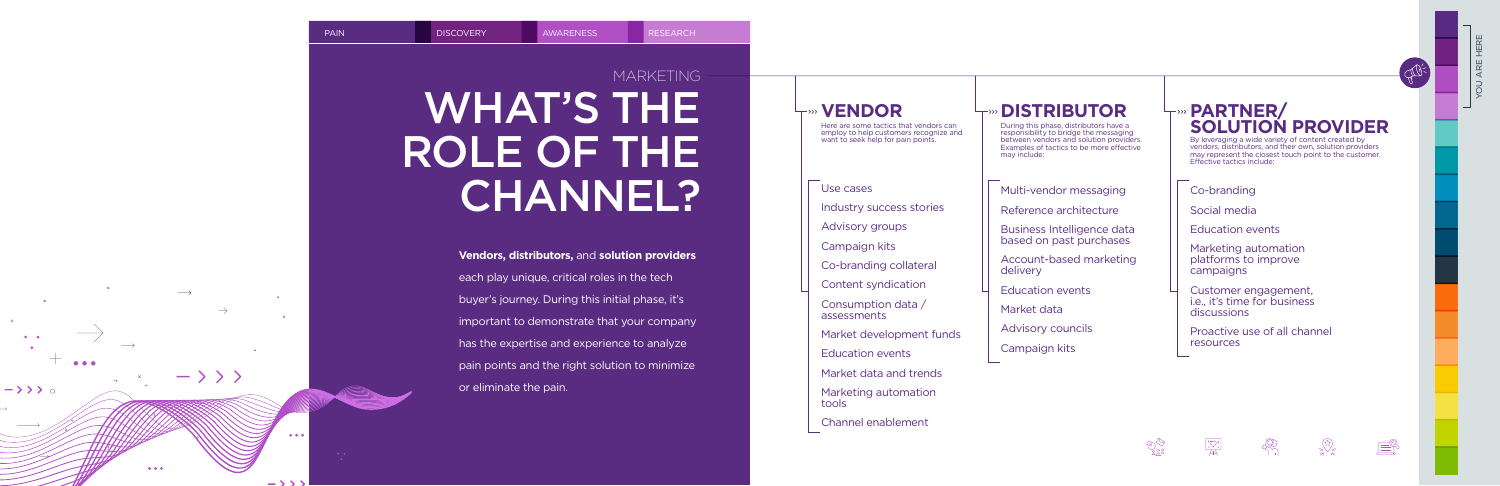<span id="page-10-0"></span>

 $\sim 10^{-11}$  $\bullet$  ,  $\bullet$  .  $\rightarrow$  > > >  $\bullet\bullet\bullet$  $\bullet\bullet\bullet$  $\rightarrow$  > > >

 $\bullet\bullet\bullet$ 

 $\rightarrow$  > > >

ASSESSMENT + [EVALUATION](#page-11-0)

COMPETITIVE [REVIEW](#page-12-0)





After moving through the **Marketing phase**, it's time to start selling. These next six steps move the buyer along from evaluating potential solutions to making the actual purpose. The goal of this phase is to convince customers that your solution will solve their pain point at a price that makes sense, and then prepare them for the next phase, **Technical.**



[SKIP AHEAD](#page-17-0)

 $\bullet\bullet\bullet$ 

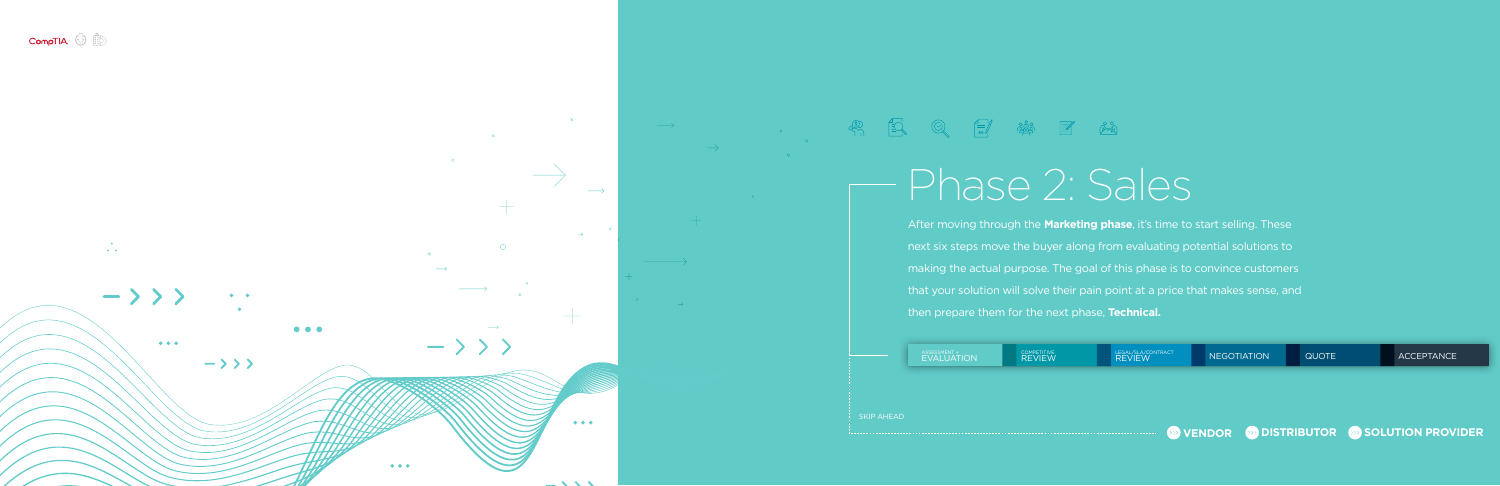<span id="page-11-0"></span>

### [SALES](#page-10-0) » -









YOU ARE HERE

- Trials (auto convert and/or outcome-based)
- Pilot programs
- Proof of concept justification
- Departmental level interaction
- Lines of business involved



### WHAT'S CHANGED WITH TODAY'S BUYING ENVIRONMENT?

- Timely follow up and responsiveness are key
- Longer sales cycles are possible
- Analysis of what customers have vs. what they want now
- Return on investment
- Customers try to "self-serve," leading to mistakes
- Security must be considered
- Total business impact, including tax, budget, and workflow processes

#### $\longmapsto$  NEW PROCESSES IN THIS STEP:

### ASSESSMENT + EVALUATION

As the buyer starts to compare the pros and cons of various solutions, sales engagement becomes key. Customers who feel their salesperson is exceptional are 10x-15X more likely to remain loyal.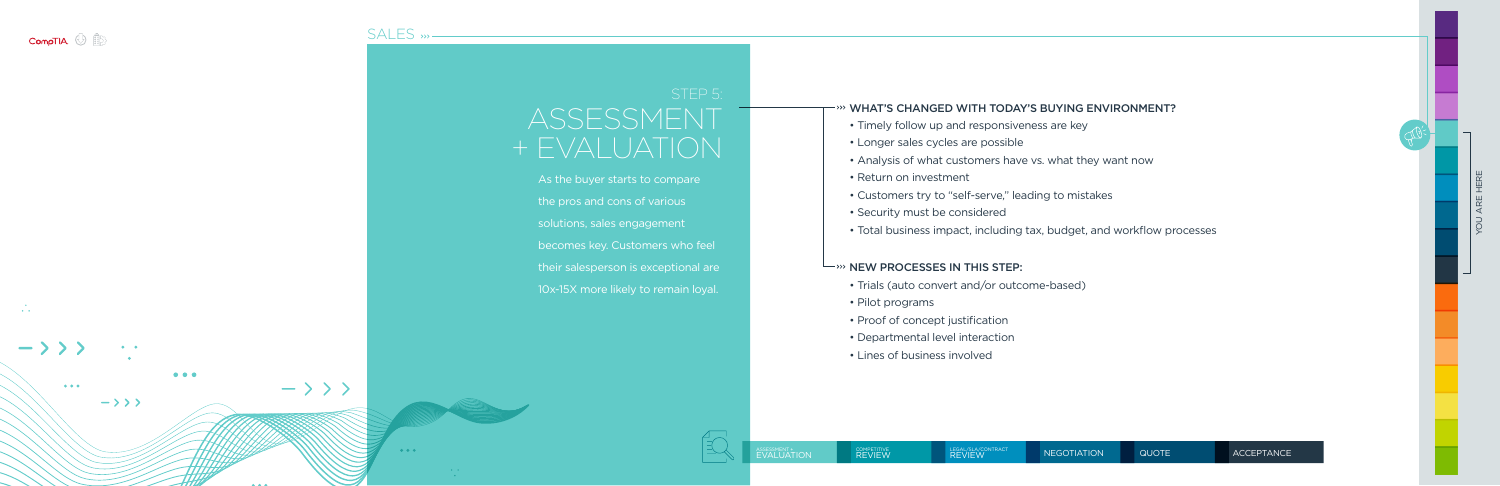<span id="page-12-0"></span>

 $\bullet$  .  $\bullet$ 

 $\bullet \qquad \bullet$ 

### [SALES](#page-10-0) » -

| $\bigg($ |
|----------|
| On       |
| dov      |
| eng      |
| it ea    |
| you      |
|          |
|          |
|          |





[NEGOTIATION](#page-14-0) [QUOTE](#page-15-0) [ACCEPTANCE](#page-16-0)

### WHAT'S CHANGED WITH TODAY'S BUYING ENVIRONMENT?

- Faster access to information
- Multiple consumption options (financing, licensing, etc.)
- More awareness of options
- Integrations are valued

#### $\longmapsto$  NEW PROCESSES IN THIS STEP:

### STEP<sub>6:</sub> OMPETITIVE REVIEW

ce the buyer has narrowed vn potential options, Sales agement will increase, making asier for the buyer to compare ir solution to your competitors.

- Online comparison functionality to differentiate between solutions, functionality
- Outside agnostic views provide credible reviews
- Minimum viable solutions are considered
- Customers may be concerned about future proofing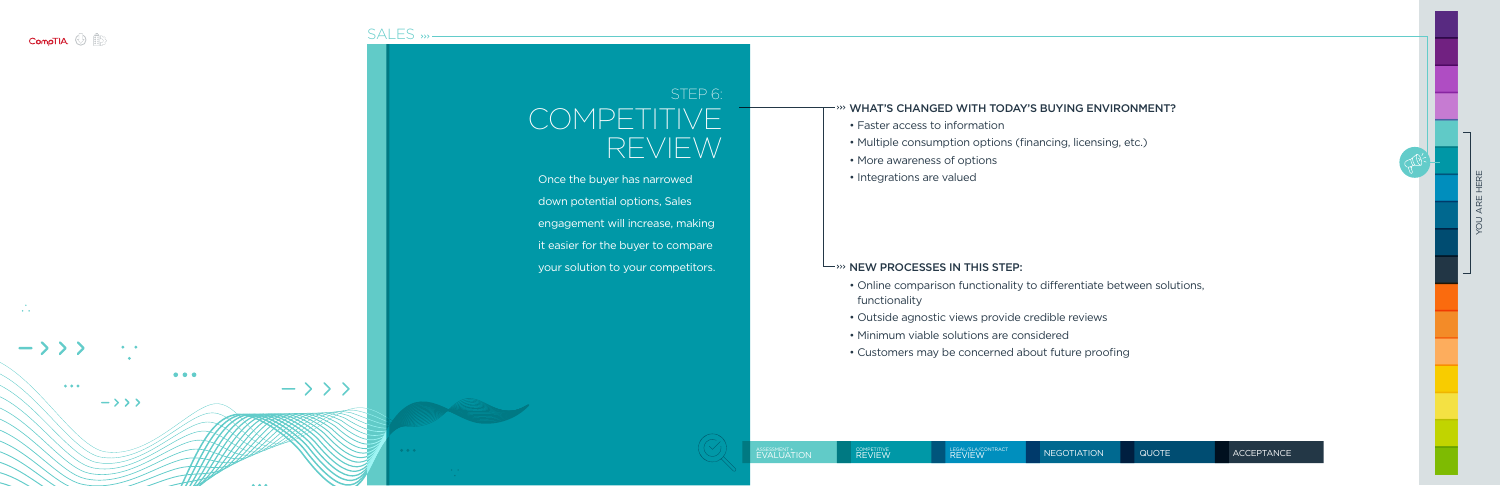<span id="page-13-0"></span>

 $\sim 100$  $\mathbf{r} \in \mathbb{R}^{n \times n}$ 

 $\bullet\bullet\bullet$ 

 $\bullet \qquad \bullet$ 

 $\rightarrow$  >>>

 $\bullet\bullet\bullet$ 

### $S\Delta$ LES  $W -$

|     | しハレニー     | $\sim$ $\sim$ $\sim$ |                              |
|-----|-----------|----------------------|------------------------------|
|     |           |                      |                              |
|     |           |                      | The bu<br>with in<br>on lega |
|     |           |                      | ensure<br>depen<br>market    |
|     |           |                      | conditi                      |
| >>> | $\bullet$ | $\bullet$            |                              |
|     |           |                      |                              |





YOU ARE HERE

### WHAT'S CHANGED WITH TODAY'S BUYING ENVIRONMENT?

- Many products are now offered as a service (XaaS)
- Agreements are expected to be honored, i.e., delivery on time with no price changes
- Performance analytics are required

### $\longmapsto$  NEW PROCESSES IN THIS STEP:

- Service level agreements (SLAs)
- Month-to-month terms, no commitment
- Monthly payment options
- Termination clauses
- Migration and data recovery considered
- Indemnification discussed
- Performance / downtime credits expected



### STEP 7: GAL/SL CONTRACT REVIEW

yer validates the solution ternal or external experts I and other ramifications to and analyze compliance, ding on industry or vertical . Contract terms and

### ions are reviewed.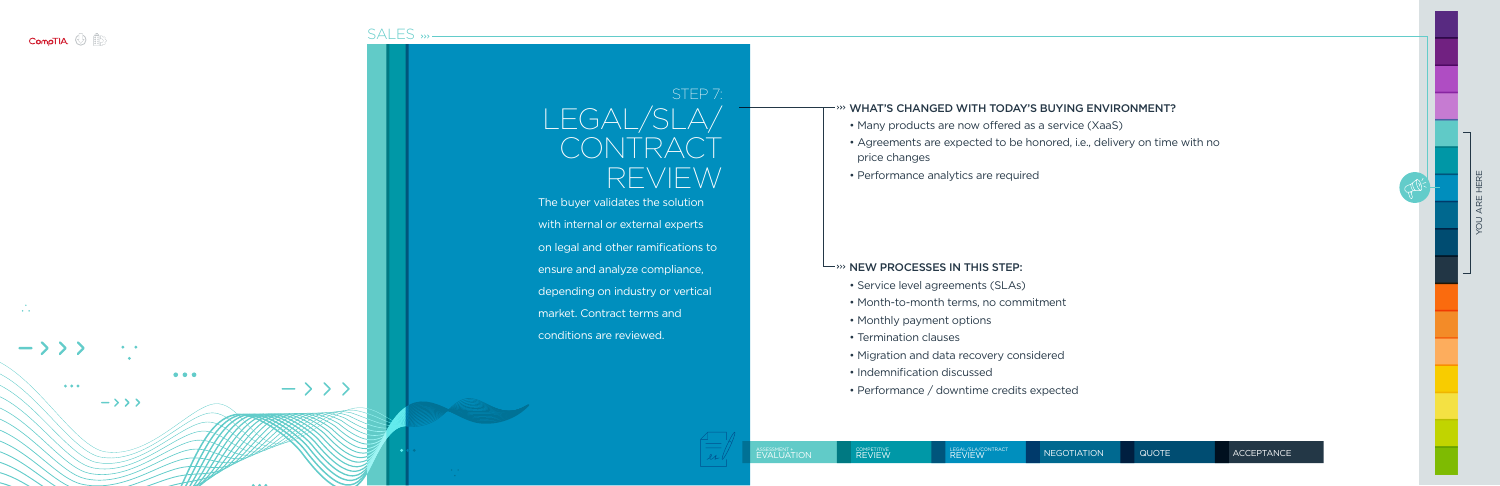<span id="page-14-0"></span>

### [SALES](#page-10-0) » -

|  |  | NE |        |
|--|--|----|--------|
|  |  |    | At thi |
|  |  |    | keen   |
|  |  |    | active |
|  |  |    | on pr  |
|  |  |    | cond   |
|  |  |    |        |
|  |  |    |        |
|  |  |    |        |
|  |  |    |        |
|  |  |    |        |
|  |  |    |        |
|  |  |    |        |

 $\mathcal{L}_{\text{eff}}$  $\bullet \qquad \bullet$  $\bullet\bullet\bullet$  $-\rightarrow \rightarrow \rightarrow$  $\bullet\bullet\bullet$  $\rightarrow$  >>>

 $\bullet$   $\bullet$   $\bullet$ 



LEGAL/SLA/CONTRACT [REVIEW](#page-13-0) NEGOTIATION [QUOTE](#page-15-0) [ACCEPTANCE](#page-16-0)

YOU ARE HERE

### WHAT'S CHANGED WITH TODAY'S BUYING ENVIRONMENT?

- Less negotiation and/or special pricing than in the past (especially for SMB)
- Customers consider the "shelf life" of the technology
- Length of contract/term is discussed
- M&A possibilities are considered, i.e., what happens to support if the vendor gets purchased

### $\longmapsto$  NEW PROCESSES IN THIS STEP:

- Program-driven processes, i.e., tied to consumption or per-use models
- Customers want to understand the cost basis (of consuming as ongoing service vs. project-based costs)



### STEP 8: NEGOTIATION

iis stage, the buyer appears on buying a solution and is ely engaged with negotiations rice and contract terms and itions.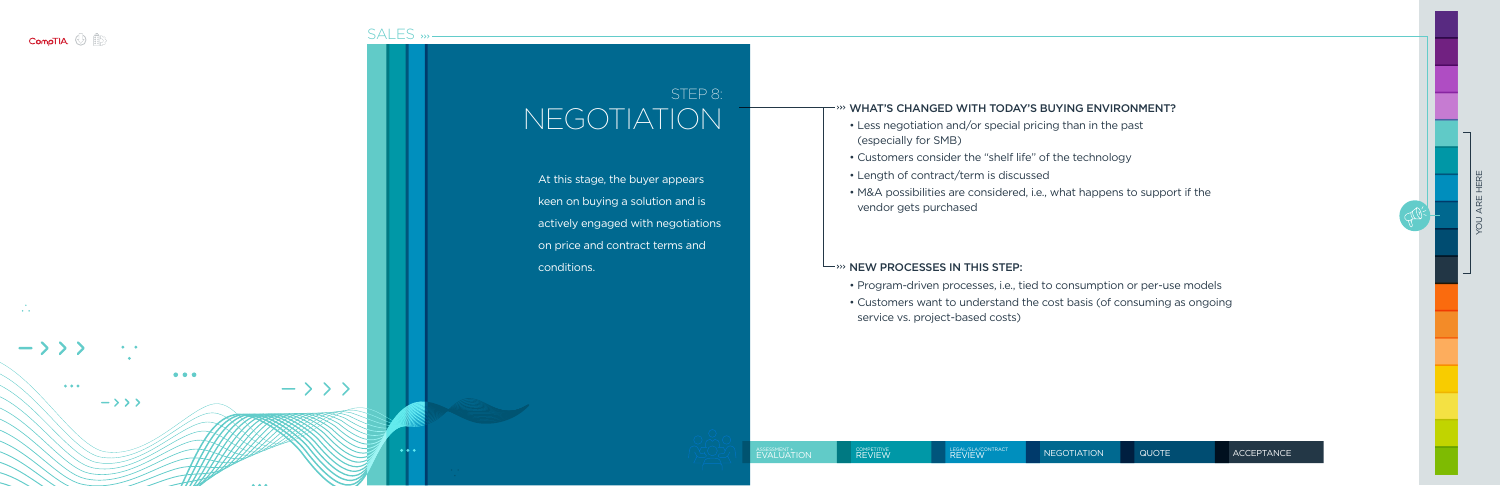<span id="page-15-0"></span>

 $\mathbf{r} = \mathbf{r} \mathbf{r}$ 



[SALES](#page-10-0) » -



 $\bullet$   $\bullet$   $\bullet$ 

#### LEGAL/SLA/CONTRACT [REVIEW](#page-13-0) [NEGOTIATION](#page-14-0) QUOTE [ACCEPTANCE](#page-16-0)



### WHAT'S CHANGED WITH TODAY'S BUYING ENVIRONMENT?

- Quote to purchase decision is faster
- Consumption-based models may make quoting more difficult because of a need to estimate costs based on utilization
- Public, published pricing is now common as special pricing situations and discount programs dry up

### $\longmapsto$  NEW PROCESSES IN THIS STEP:

- Products/services are often tied to new XaaS agreement terms
- Online quotes and proposals are now common
- There's more of a need to provide models and hypotheticals that help predict usage costs based on consumption
- Rate tables are required in consumption service models
- Threshold management or metering may be required to limit consumption or manage costs

### STEP 9: QUOTE

- The proposal, including pricing, contract length, terms and conditions, support, etc., is
- solidified.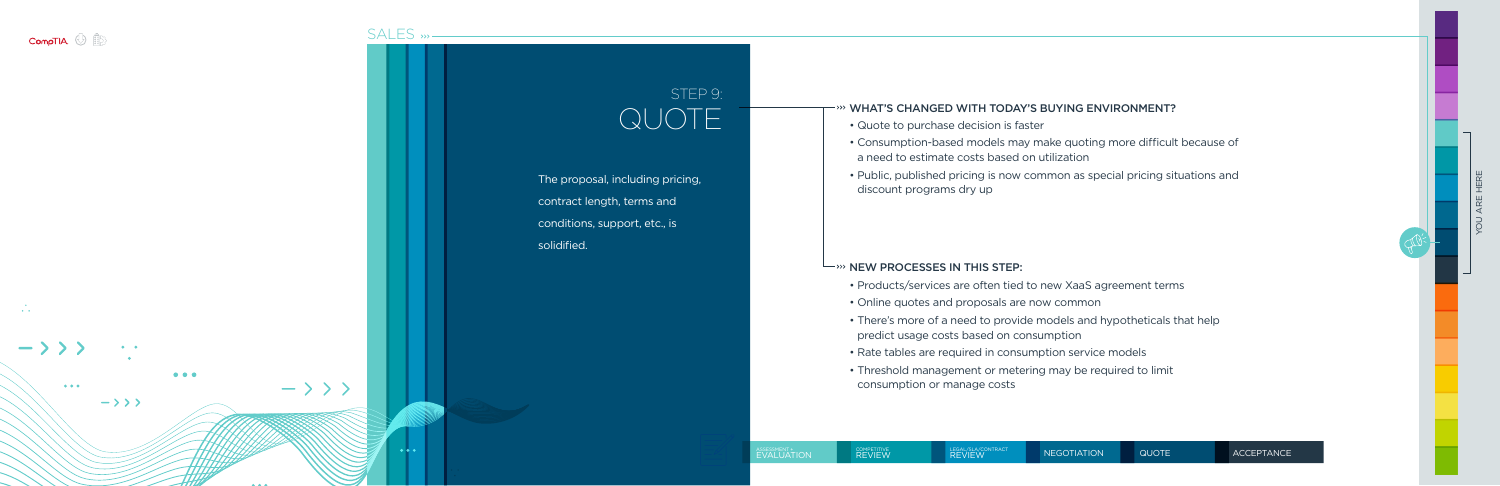<span id="page-16-0"></span>

### [SALES](#page-10-0) » -

| $\overline{\text{The}}$ |
|-------------------------|
| anc                     |
| are                     |
| pro                     |
| wit                     |



### STEP 10: **CCEPTANCE**

e buyer has agreed to purchase, d all agreements and contracts are signed. Orders need to be pcessed quickly, accurately, and h no discrepancies.



YOU ARE HERE

### WHAT'S CHANGED WITH TODAY'S BUYING ENVIRONMENT?

- There's less "C-level" involvement as line-of-business (LoB) leaders get more involved
- In some cases, purchase orders are not required, especially for consumption-based service agreements

### $\longmapsto$  NEW PROCESSES IN THIS STEP:

- Acceptance/approval from line-of-business leaders.
- Functionality for online click/purchase
- Instant delivery requested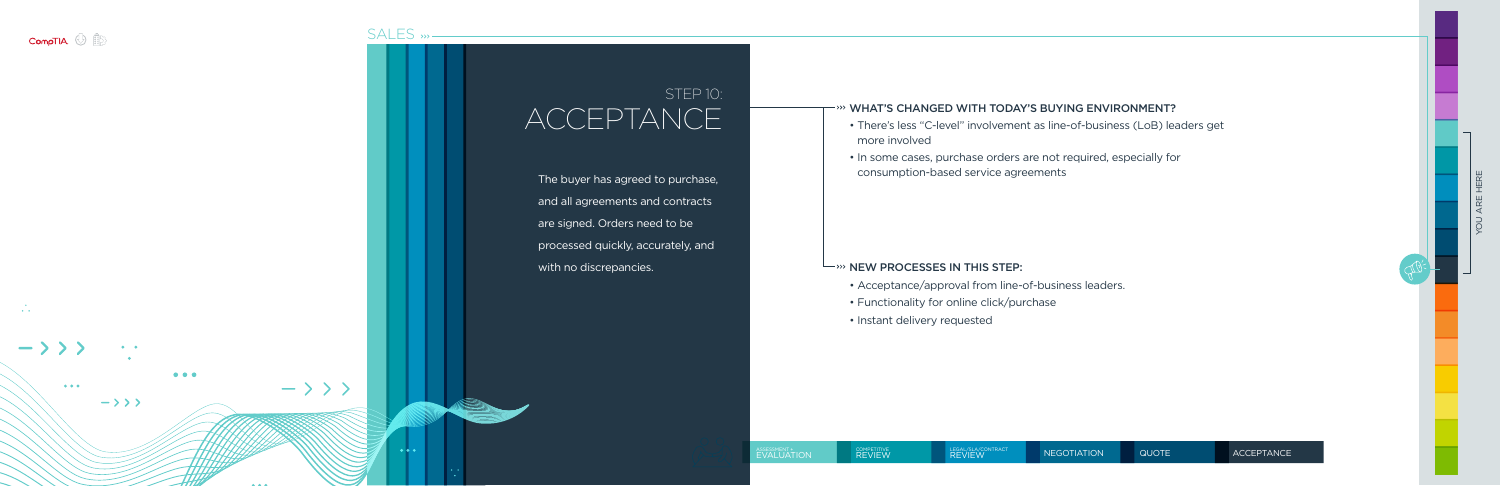### **Vendors, distributors,** and **solution providers**

- each play unique, critical roles in the tech
- buyer's journey. During this phase, it's
- important to work together, leveraging a
- proven sales process in place to help the tech
- buyer seamlessly move from a prospect to
	-

warm lead to customer.

YOU ARE HERE















### **VENDOR**

Here are some tactics that vendors can employ through distributors and solution providers to keep the sales process moving.

> Product comparisons / Provide a rich experience with other solutions

Training, with a focus on product features, value, motion sales overlay and compensation plans

Return on Investment (ROI) tools

Product comparisons / Provide a rich experience with other solutions

Trials and not-for-resale equipment and demos (in house use)

Sales content (i.e., easy-to-use videos)

Clear product road maps

Flexible consumption models

### **DISTRIBUTOR**

During this phase, distributors have a responsibility to bridge the messaging between vendors and solution providers. Effective tactics include:

Training, with a focus on specific models and processes

Business intelligence Tools (ATIACH Cross Sell) predictive

Proposal generators

Pre-sales resources

### **PARTNER/ SOLUTION PROVIDER**

Training, with a focus on specific models and processes

Business intelligence Tools (ATIACH Cross Sell) predictive

Proposal generators

Pre-sales resources

Vendors and distributors have proven libraries full of sales resources and tools, while other sales tactics could be useful here, including:

<span id="page-17-0"></span>**AAA** 

 $\rightarrow$  > >  $\circ$ 

 $-\rangle$   $\rangle$   $\rangle$ 

 $\bullet\bullet\bullet$ 

 $\bullet\bullet\bullet$ 

 $\sim$   $\sim$   $\sim$   $\sim$ 

COMPETITIVE<br>REVIEW

### WHAT'S THE ROLE OF THE CHANNEL? **MARKETING -**

LEGAL/SLA/CONTRACT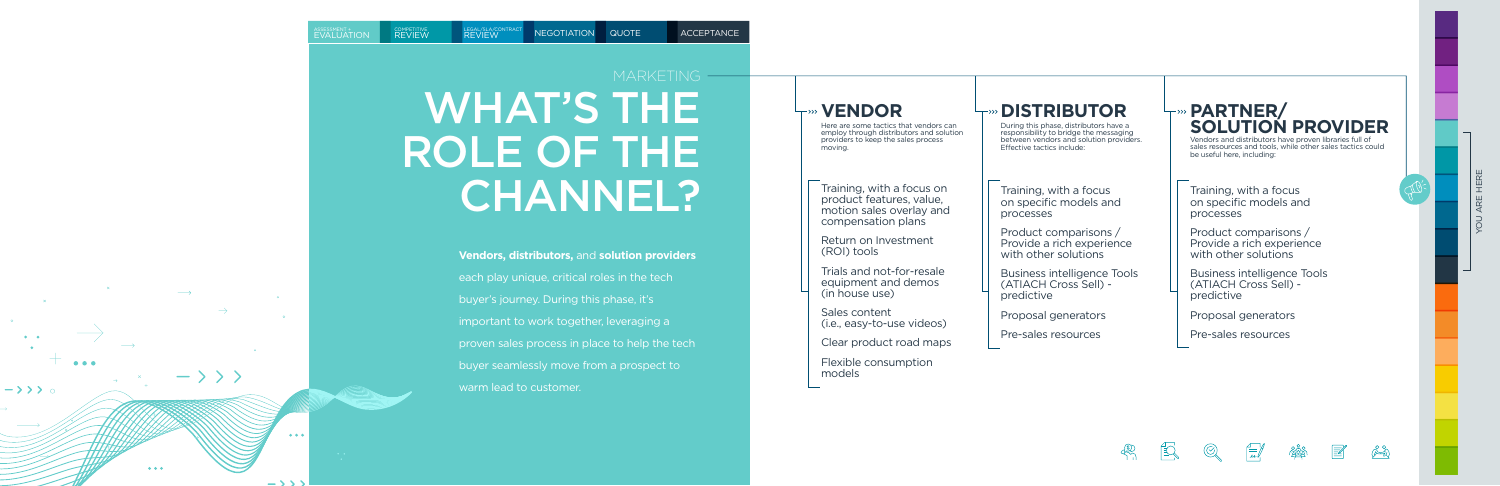<span id="page-18-0"></span>

 $\ddot{\cdot}$ 



 $\bullet\bullet\bullet$ 



# Phase 3: Technical

The three important steps for both buyers and sellers in this phase go a long way to ensure a positive customer experience. But there's a lot that's changed too. Vendors, distributors and solution providers need to ensure they're prepared to manage each technical step in a new way.



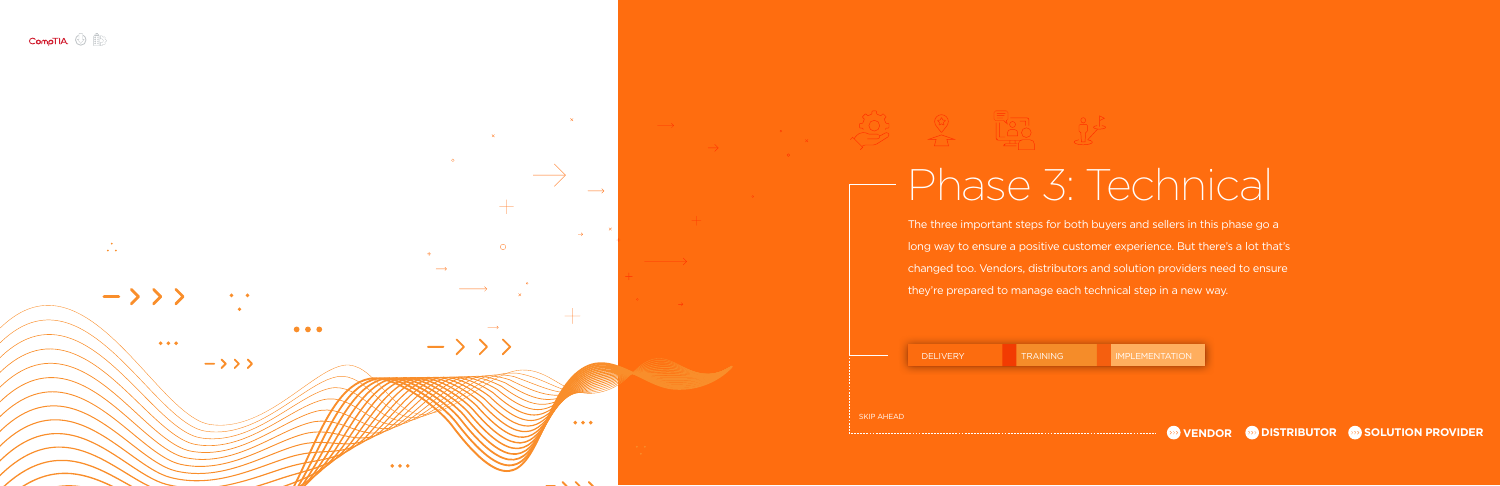<span id="page-19-0"></span>

 $\mathcal{L}_{\mathbf{r}}$ 

### [TECHNICAL](#page-18-0) » -

| Th         |
|------------|
| an         |
| tra        |
| <u>en:</u> |
| <u>im</u>  |





### WHAT'S CHANGED WITH TODAY'S BUYING ENVIRONMENT?

- Shift from product ownership to as-a-service models
- Customers expect to turn on services immediately rather than wait for product shipment
- Buyer does not want virtual inventory

### $\overline{N}$  NEW PROCESSES IN THIS STEP:

- a product has been delivered d planning has started for
- ining and implementation to
- sure a successful launch. Project
- olementation will soon begin
- and it's critical at this step to
- set customer expectations and milestones.
- Products and services are API-enabled, instantly provisioned
- SLA-driven expectations of delivery
- Buyers expect delivery anytime, any quantity
- Products and services are pre-configured to streamline setup
- Services are bundled into managed services, i.e. "We do it for you"
- Pilot programs can be converted seamlessly into production

### STEP 11: DELIVERY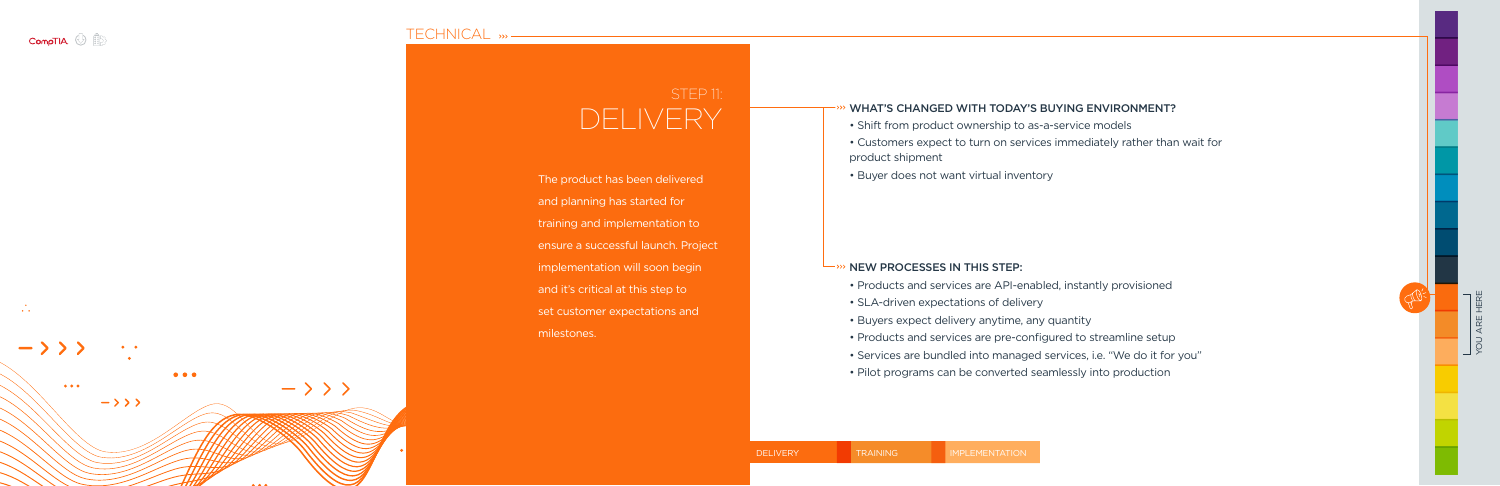<span id="page-20-0"></span>

### [TECHNICAL](#page-18-0) »-

| Cu   |  |  |
|------|--|--|
| em   |  |  |
| asp  |  |  |
| is t |  |  |
| reir |  |  |
| do   |  |  |
| dri  |  |  |
| ser  |  |  |
|      |  |  |
|      |  |  |

| $\bullet$ . $\bullet$                          |                      |           |
|------------------------------------------------|----------------------|-----------|
| $\rightarrow$ > > >                            |                      |           |
| $\bullet\bullet\bullet$<br>$\rightarrow$ > > > | $-\rightarrow$ > > > |           |
|                                                | $\bullet$            | $\bullet$ |
|                                                |                      |           |

YOU ARE HERE

### WHAT'S CHANGED WITH TODAY'S BUYING ENVIRONMENT?

- Training is consumed on-demand and on the fly (in app)
- Online training replaces on-site training
- Buyer expectations to download and use immediately
- Cross-product integration becomes important, training should reflect this

### NEW PROCESSES IN THIS STEP:

- Pilot initiated
- Training is online and on-demand; with "quick-hit" videos available anytime
- Self-guided training becomes the norm
- Integrated product training is expected

 $\frac{1}{2}$  $\frac{1}{2}$ 

# TRAINING

stomers, including all relevant ployees, are trained on all ects of the solution. The goal is encourage utilization and force value. Also, open the  $\overline{\text{or to } }$  additional opportunity to e consumption of additional vices.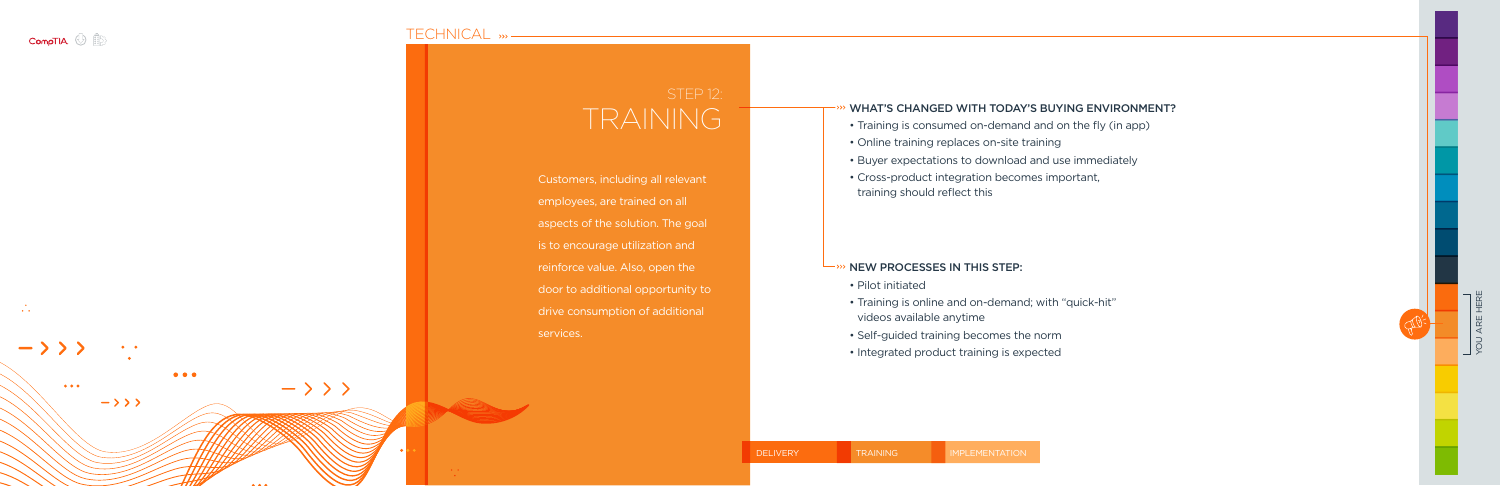<span id="page-21-0"></span>

### [TECHNICAL](#page-18-0) » -



YOU ARE HERE

### WHAT'S CHANGED WITH TODAY'S BUYING ENVIRONMENT?

- Fast to use. Buyers can download and start using immediately. Auto-configuration is expected
- Implementation requirements are documented (i.e., reference architecture)
- Data migration is getting more complex. Be cognizant of that
- Buyers and sellers want the quick start methodology with channel expertise to avoid mistakes others have made

### NEW PROCESSES IN THIS STEP:

- Pre-configured. Instant on
- Templates can jump start usage
- Migration automation is expected
- AI is being applied to streamline implementation and use



- The solution is deployed and
- being used in the field by trained
- employees and staff.

# IMPLEMENTATION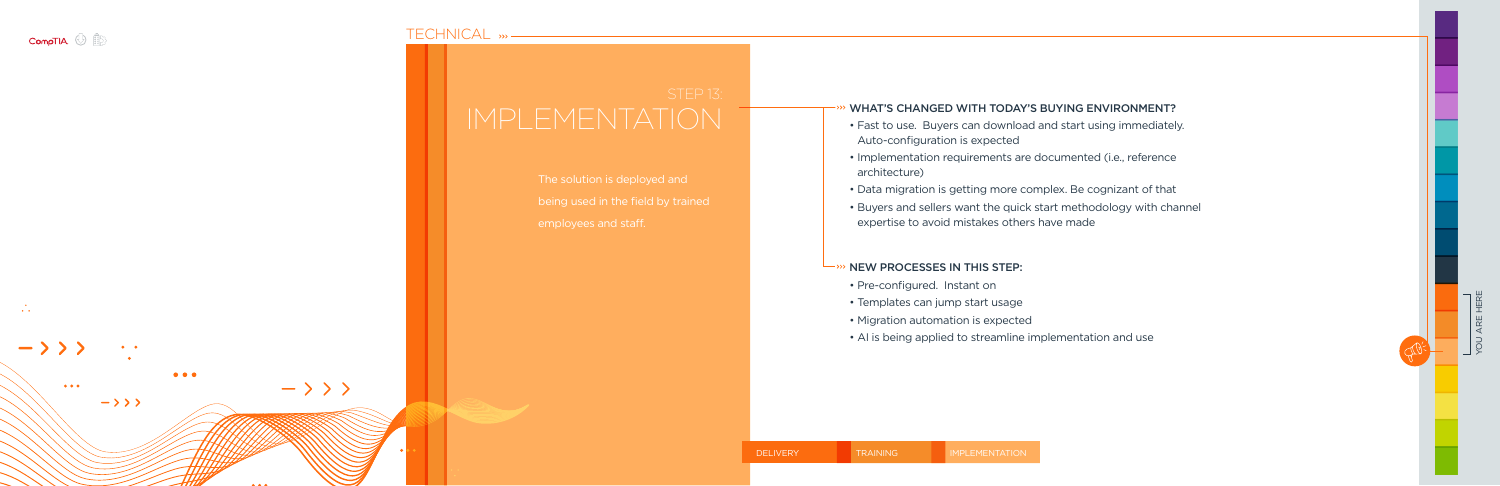$\longrightarrow$ 

 $\bullet\bullet\bullet$ 

 $\rightarrow$  > >  $\rightarrow$ 

 $-\rangle$   $\rangle$   $\rangle$ 

 $\bullet\bullet\bullet$ 

 $\sim$   $\sim$   $\sim$   $\sim$ 

### WHAT'S THE ROLE OF THE CHANNEL? **MARKETING**

### **Vendors, distributors,** and **solution providers**

YOU ARE HERE  $\frac{1}{2}$ 









each play unique, critical roles in the tech buyer's journey. During this initial phase, it's important to demonstrate that your company has the expertise and experience to analyze pain points and the right solution to minimize or eliminate the pain.

#### <span id="page-22-0"></span>**DELIVERY TRAINING IMPLEMENTATION**

### **VENDOR**

Technical support for implementation and training is critical at this juncture. Here are some tactics that vendors to ensure success:

APIs/ web hooks for both purchasing and provisioning

Multi-tenant management console

RMM / PSA Integration (MSO) - service management capabilities

### **DISTRIBUTOR**

Once again, distributors play a key role ensuring that delivery, training and implementation tools are effectively communicated and received by both vendors and solution providers. Tactics to consider:

PCAT form - API (Aggregation)

PSA integration (MSP)



### **PARTNER/ SOLUTION PROVIDER**

Pilot / trial conversion

Onboarding

Migration / set up

**Training** 

As the resource closest to the customer, training and implementation success will ultimately be determined by the partner/solution provider. Here are some tactics to consider: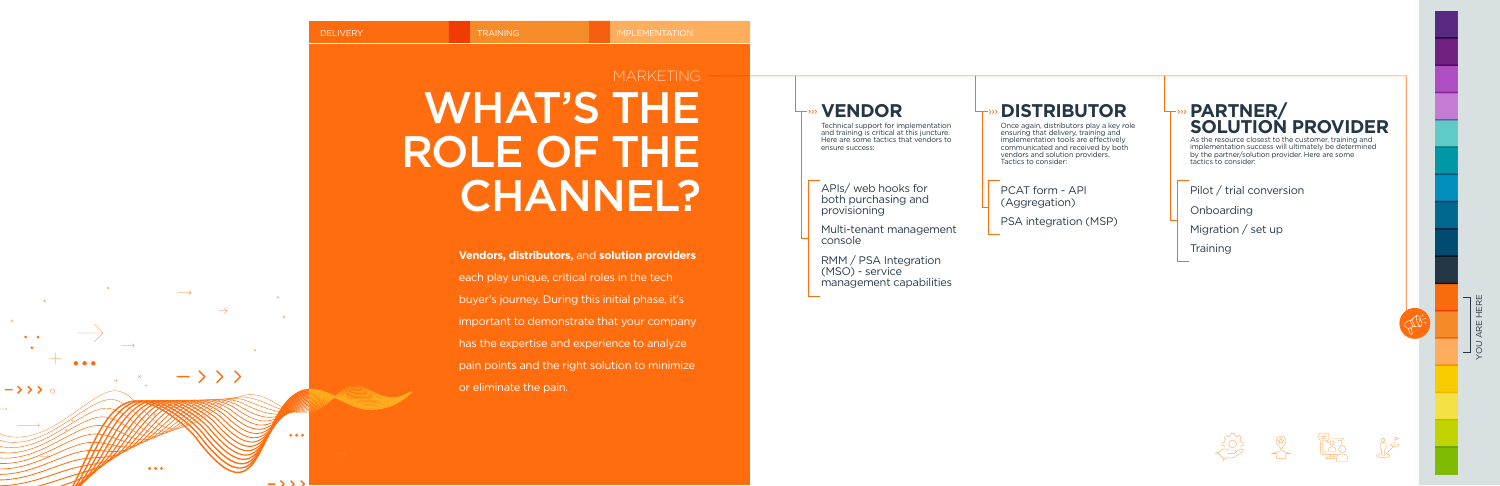<span id="page-23-0"></span>

 $\sim 10^{-11}$  $\mathbf{r}=\mathbf{r}$  .  $\rightarrow$  > > >  $\bullet\bullet\bullet$ 

> $\bullet\bullet\bullet$  $\rightarrow$  > > >



 $\bullet\bullet\bullet$ 



## Phase 4: Customer Success

The three important steps for both buyers and sellers in this phase go a long way to ensure a positive customer experience. But there's a lot that's changed too. Vendors, distributors and solution providers need to ensure they're prepared to manage each technical step in a new way.

| <b>SKIP AHEAD</b> | <b>SUPPORT</b> | BILLING/PAYING | <b>ADOPTION</b> | QBR/POST-BUSINESS<br>REVIEW |  |
|-------------------|----------------|----------------|-----------------|-----------------------------|--|
|                   |                |                |                 |                             |  |

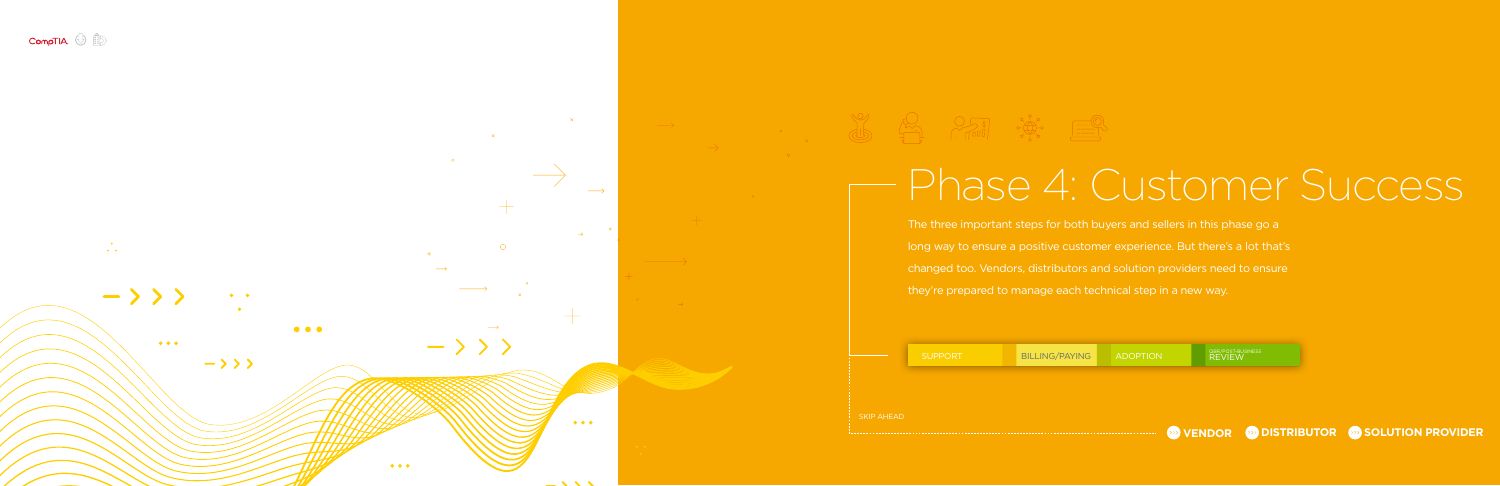<span id="page-24-0"></span>

 $\mathcal{L}_{\mathcal{L}}$ 

 $\bullet\bullet\bullet$ 

 $\begin{array}{ccc} \bullet & \bullet & \bullet \end{array}$ 

 $\rightarrow \rightarrow \rightarrow$ 

### [CUSTOMER SUCCESS](#page-23-0) »

|                         |                      |                                                            |  | For this t  |
|-------------------------|----------------------|------------------------------------------------------------|--|-------------|
|                         |                      |                                                            |  | reactive    |
|                         |                      |                                                            |  | be in pla   |
|                         |                      |                                                            |  | higher su   |
|                         |                      |                                                            |  | especiall   |
|                         |                      |                                                            |  | decline a   |
|                         |                      |                                                            |  | time. Als   |
|                         |                      |                                                            |  | critical to |
|                         |                      |                                                            |  | Any prol    |
| $\bullet\bullet\bullet$ | $-\rightarrow$ > > > |                                                            |  | be viewe    |
|                         |                      |                                                            |  | reinforce   |
|                         |                      |                                                            |  |             |
|                         |                      |                                                            |  |             |
|                         |                      | $\begin{array}{c} \bullet & \bullet & \bullet \end{array}$ |  |             |
|                         |                      |                                                            |  |             |

YOU ARE HERE

### WHAT'S CHANGED WITH TODAY'S BUYING ENVIRONMENT?

- Local presence is preferred by customers, reinforcing the value of channel partners
- Buyers will expect consolidated support and immediate access, i.e., online, chat, or call anytime
- Fast remediation is expected and a chance to build loyalty
- Strive for no downtime and to solve issues the first time

### NEW PROCESSES IN THIS STEP:

- Automation can help streamline support processes, i.e., chat bots
- Customers should instantly access support information, based on severity
- Partners are expected to be product experts in support of buyers
- Price is differentiated by support, not by product cost
- 24/7 coverage expected
- All support should be documented/backed by SLAs



# SUPPORT

inal phase, proactive and support resources should be in Sellers should expect apport requirements, y early, but those will s adoption rises over o, customer experience is avoid buyer's remorse. lems that arise should d as an opportunity to commitment.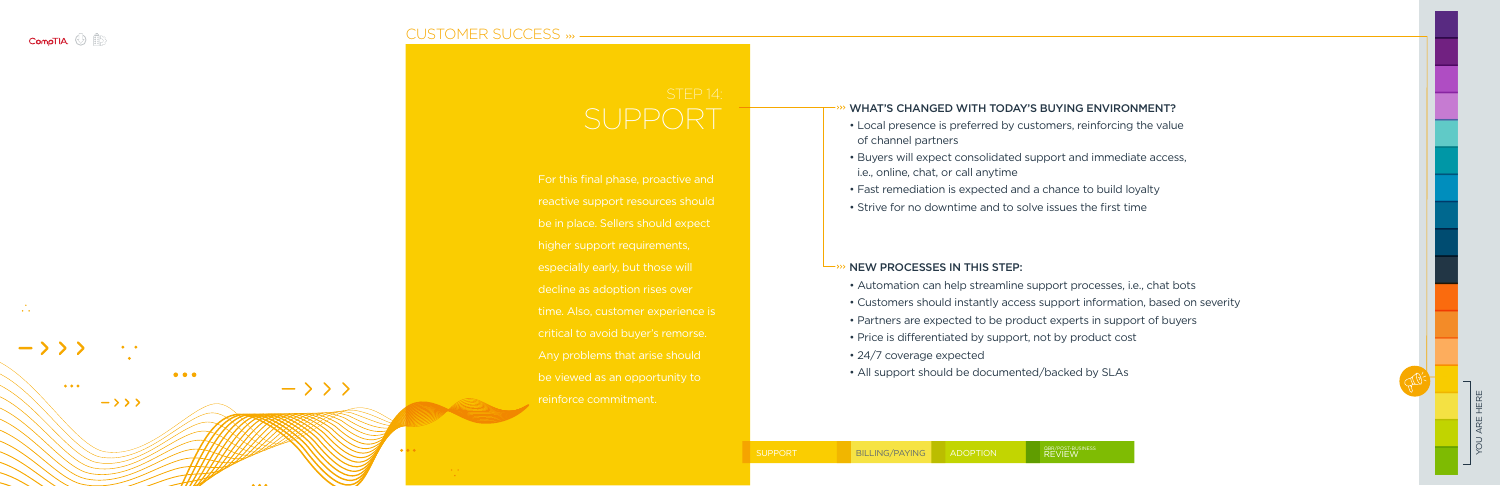<span id="page-25-0"></span>

 $\mathbf{a}^{\dagger}$  ,  $\mathbf{a}^{\dagger}$ 

### [CUSTOMER SUCCESS](#page-23-0) » -

|  |  |  | Invc |
|--|--|--|------|
|  |  |  | imp  |
|  |  |  | min  |
|  |  |  | to s |
|  |  |  |      |
|  |  |  |      |
|  |  |  |      |
|  |  |  |      |
|  |  |  |      |



YOU ARE HERE

### WHAT'S CHANGED WITH TODAY'S BUYING ENVIRONMENT?

- Offer a perpetual purchase order, rather than one for each order, to streamline billing and automate payments
- Billing predictability is expected from buyers, based on quantity, price and/or consumption
- Metered service is more complex and could spark anxiety over overages
- Transparency leads to fewer issues down the road
- IoT and consumption from other non-traditional devices can complicate the bill

### STEP 15: BILLING/ PAYING

- Dicing begins for the solution lemented. Look to avoid or
- imize risk of non-payment due
- olution delivery concerns.

### NEW PROCESSES IN THIS STEP:

- Recurring invoices
- Threshold management control (for consumption)
- Customers should have access to usage anytime
- Expense management tools can help centralize customer billing
- Integration into billing apps provides more automation, fewer problems

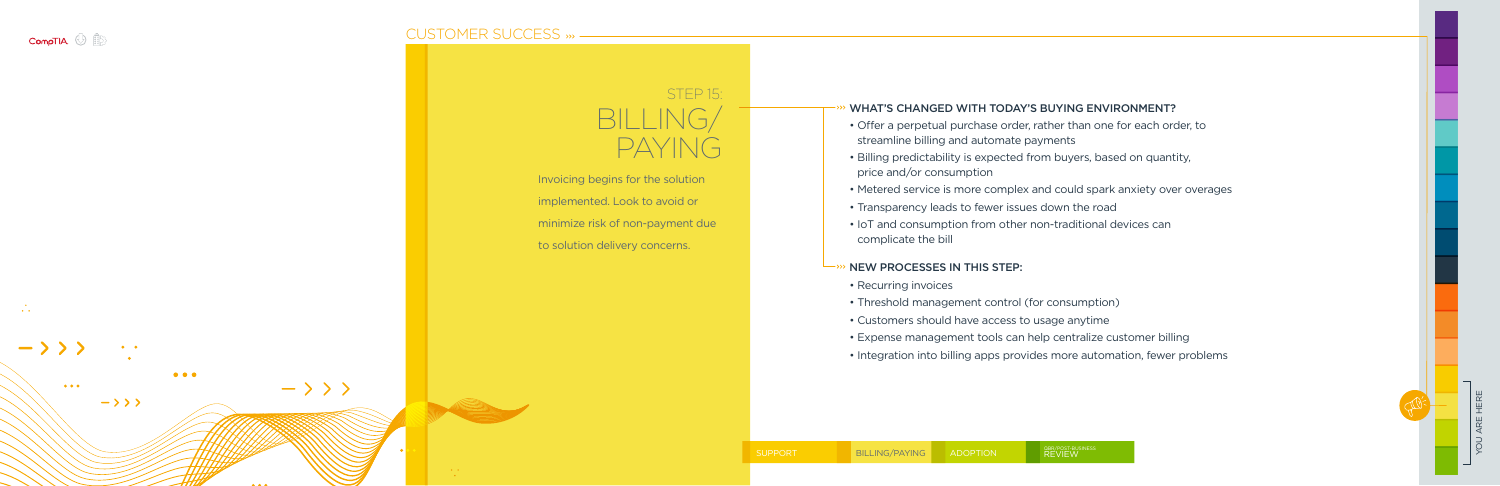<span id="page-26-0"></span>

 $\mathcal{L}$ 

YOU ARE HERE

### [CUSTOMER SUCCESS](#page-23-0)

|                                   | $\overline{\zeta}$        |
|-----------------------------------|---------------------------|
| $\hspace{0.1mm} +$                | E                         |
|                                   | At :                      |
|                                   | mo                        |
|                                   | sol                       |
|                                   | and                       |
|                                   | suc                       |
|                                   | and                       |
|                                   | the                       |
|                                   | tru:                      |
|                                   | $\overline{\mathsf{the}}$ |
|                                   |                           |
|                                   |                           |
| <b>Contract Contract Contract</b> |                           |
|                                   |                           |
|                                   |                           |
|                                   |                           |





### **SESSMENT** VALUATION

his step, users are becoming e comfortable with the ition, but continued support reinforcement is still key for cess. Provide additional training I best practices to fully leverage solution and build more of a ted advisor relationship with client.

### WHAT'S CHANGED WITH TODAY'S BUYING ENVIRONMENT?

- Higher speed to decision making in today's fast-paced world
- Change management is logged and reported, providing increased accountability and documentation
- Collaboration between all parties drives increased adoption
- Mobile app expected. Use anytime, anywhere
- Ease of use expected

#### NEW PROCESSES IN THIS STEP:

- AI Enabled in mobile applications, providing increased usability, flexibility
- Summary reports show business value in real-time
- Data visibility must be constant and accessible
- Support of mobile apps in today's on-the-go world
- 
- 

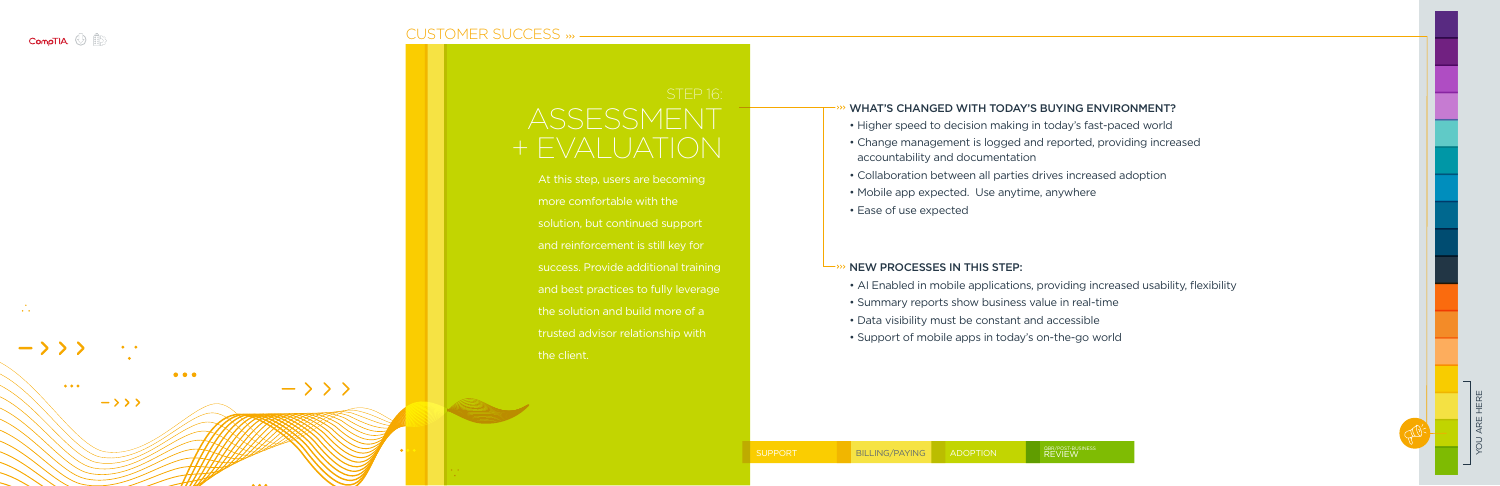<span id="page-27-0"></span>

 $\mathcal{L}$ 

 $\bullet\bullet\bullet$ 

 $\begin{array}{ccc} \bullet & \bullet \end{array}$ 

 $\rightarrow$  >>>

 $\bullet\bullet\bullet$ 

 $-\rangle$   $\rangle$   $\rangle$ 

### [CUSTOMER SUCCESS](#page-23-0) »



|  |  | Qu                      |
|--|--|-------------------------|
|  |  | key                     |
|  |  | sat                     |
|  |  | rat                     |
|  |  | sta                     |
|  |  | cor                     |
|  |  | the                     |
|  |  | an                      |
|  |  | ups                     |
|  |  | the                     |
|  |  | $\overline{\text{for}}$ |
|  |  |                         |

### WHAT'S CHANGED WITH TODAY'S BUYING ENVIRONMENT?

- Business reviews must be tangible, providing real metrics
- Customer expectations must be managed, with the goal of raising the bar around desired business outcomes
- QBRs should include the business leaders, not just IT leaders

### NEW PROCESSES IN THIS STEP:

- Metrics optimizations need to be addressed to meet today's expectations
- Additional sales opportunities are based on enhancing business outcomes
- Take a more proactive approach when possible, i.e., don't wait for quarterly reviews
- Measure business outcomes to help customers determine ROI and value to the business

[SUPPORT](#page-24-0) [BILLING/PAYING](#page-25-0) [ADOPTION](#page-26-0)

### STEP 17: QBR/ T-BUSINESS REVIEW

arterly business reviews are to maintaining customer sfaction and high retention s. Be sure to include all eholders and demonstrate tinued value and relevance in market. QBRs also provide opportunity to cross sell and sell. Finally, ask customer if y're willing to act as a reference future marketing.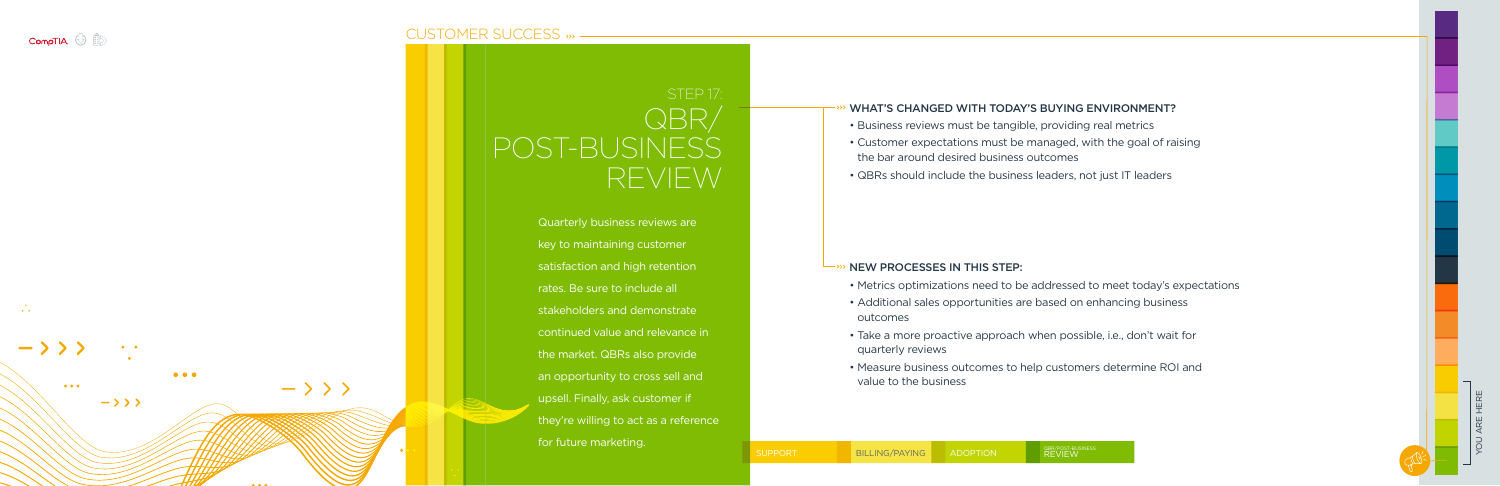### WHAT'S THE ROLE OF THE CHANNEL? **MARKETING**

#### **Vendors, distributors,** and **solution providers**

- each play unique, critical roles in the tech
- buyer's journey. During this initial phase, it's
- important to demonstrate that your company
- has the expertise and experience to analyze
- pain points and the right solution to minimize

or eliminate the pain.

<span id="page-28-0"></span>

### **VENDOR**

To ensure customer success, distributors and vendors need access to as much customer data—and analysis—as possible. Some tactics and tools to consider:

Share data and metrics for regular business reviews and KPIs with customers

Share trends and use cases that allow comparisons between the tech buyer and its peers

### **DISTRIBUTOR**

Distributors are keepers of tremendous amounts of data, plus their advanced billing capabilities provide solution providers with an opportunity to differentiate through automation and flexibility. Consider:

Aggregate billing opportunities to streamline admin costs and provide customers with a holistic view of usage, costs, etc. (PSA, ERP Integration, MSP tool integration)

### **PARTNER/ SOLUTION PROVIDER**

Business reviews

Upsell / cross-sell opportunities

Look to drive more consumption and unlock additional value

Perform compliance checks

Monitor usage for trends, possible improvements

Reconcile business goals with performance

Conduct technology review / audit to discuss long-term roadmap

Built a program-based price that simplifies offerings

Optimization to maintain customer satisfaction











As the resource closest to the customer, training and implementation success will ultimately be determined by the partner/solution provider. Here are some tactics to consider: